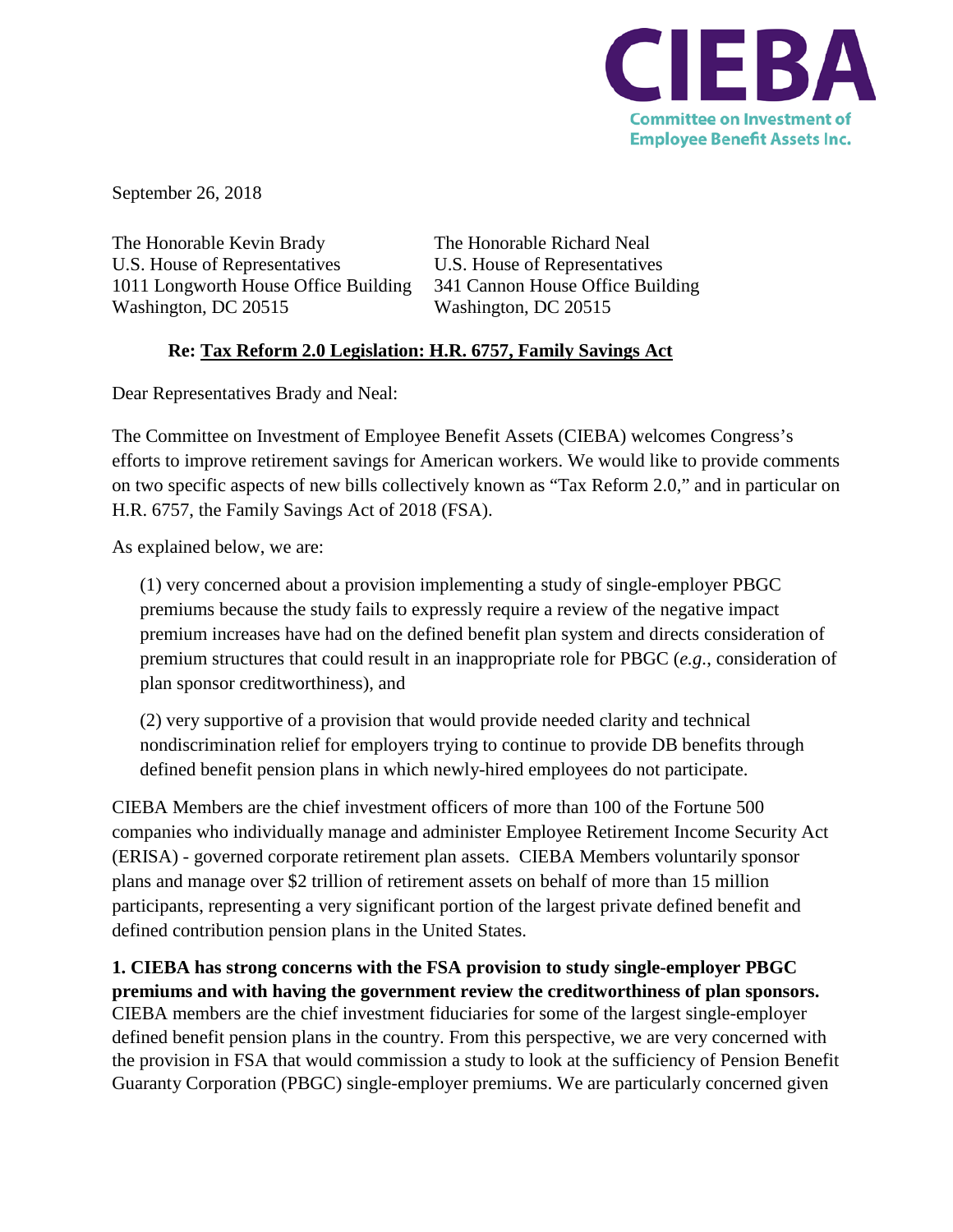that PBGC's own FY 20[1](#page-1-0)7 Projections Report<sup>1</sup> very conservatively projects that by 2027, PBGC will have a large and growing surplus – over \$20 billion – in its single-employer insurance program.

The FSA provision contains especially troubling requirements to study alternative structures and levels of premiums, which would possibly have the government judge the creditworthiness of pension plan sponsors and judge the appropriateness of pension plan investments. These are simply not roles the government should be playing, and they are roles that Congress has considered and strongly rejected in the past.

Our view is that, overall, this FSA study provision is inappropriately narrow in its design and fails to expressly require a review of the impact prior premium increases have had, and future premium changes could have, on employers' willingness to continue to offer defined benefit plans. Increasing PBGC premiums, for example, would only accelerate the trend of employer plan sponsors deciding to cease sponsoring defined benefit plans altogether. If anything, Congress should be looking for ways to responsibly reduce single-employer PBGC premiums, which have skyrocketed in recent years. Indeed, the PBGC's own Participant and Plan Sponsor Advocate issued a report stating that: "A reduction in future PBGC premiums would have a *significant beneficial impact* [emphasis added] on preserving the remaining plans in the defined benefit pension universe." $2$ 

Instead of the study proposed under FSA, CIEBA encourages Congress to follow the approach laid out by H.R. 3596, the Rightsizing Pension Premiums Act of 2017, sponsored by Reps. Kelly and Kind. This bipartisan legislation has 136 cosponsors in the House, and it would implement responsible protections that are based on the funded status of the PBGC single-employer trust and would prevent single-employer premiums from being increased for budgetary reasons that are unrelated to the retirement system.<sup>[3](#page-1-2)[4](#page-1-3)</sup>

**2. CIEBA is very supportive of technical nondiscrimination testing relief for partially frozen defined benefit plans.** CIEBA is very supportive of the FSA provision that includes relief from nondiscrimination rules for soft-frozen pension plans, by clarifying that a plan that passed nondiscrimination testing at the time it was soft-frozen will be deemed nondiscriminatory, as long as the plan is not amended in any otherwise discriminatory manner. Freezing plans often causes discrepancies over time between the benefit obligations owed to older, generally highly compensated employees and the obligations owed to younger, generally non-highly compensated employees, the latter of whom are often provided other retirement benefits under separate plans. Under existing law, this could cause a plan to fail nondiscrimination testing, despite the discrepancy being completely unintentional by the plan sponsor. Thus, the relief from nondiscrimination testing in this bill is most welcomed given that

<span id="page-1-1"></span><span id="page-1-0"></span><sup>&</sup>lt;sup>1</sup> [FY 2017 PBGC Projections Report](https://www.pbgc.gov/sites/default/files/fy-2017-projections-report.pdf)<br><sup>2</sup> PBGC Participant and Plan Sponsor Advocate Pension De-Risking Study

<span id="page-1-2"></span> $3$  [CIEBA Statement on the Rightsizing Pension Premiums Act of 2017 \(H.R. 3596\)](https://cieba.memberclicks.net/assets/Comment_Letters/db-premiums_kelly-kind_letter020518%20002.pdf)

<span id="page-1-3"></span><sup>&</sup>lt;sup>4</sup> H.R.3596 - [Rightsizing Pension Premiums Act of 2017](https://www.congress.gov/bill/115th-congress/house-bill/3596)